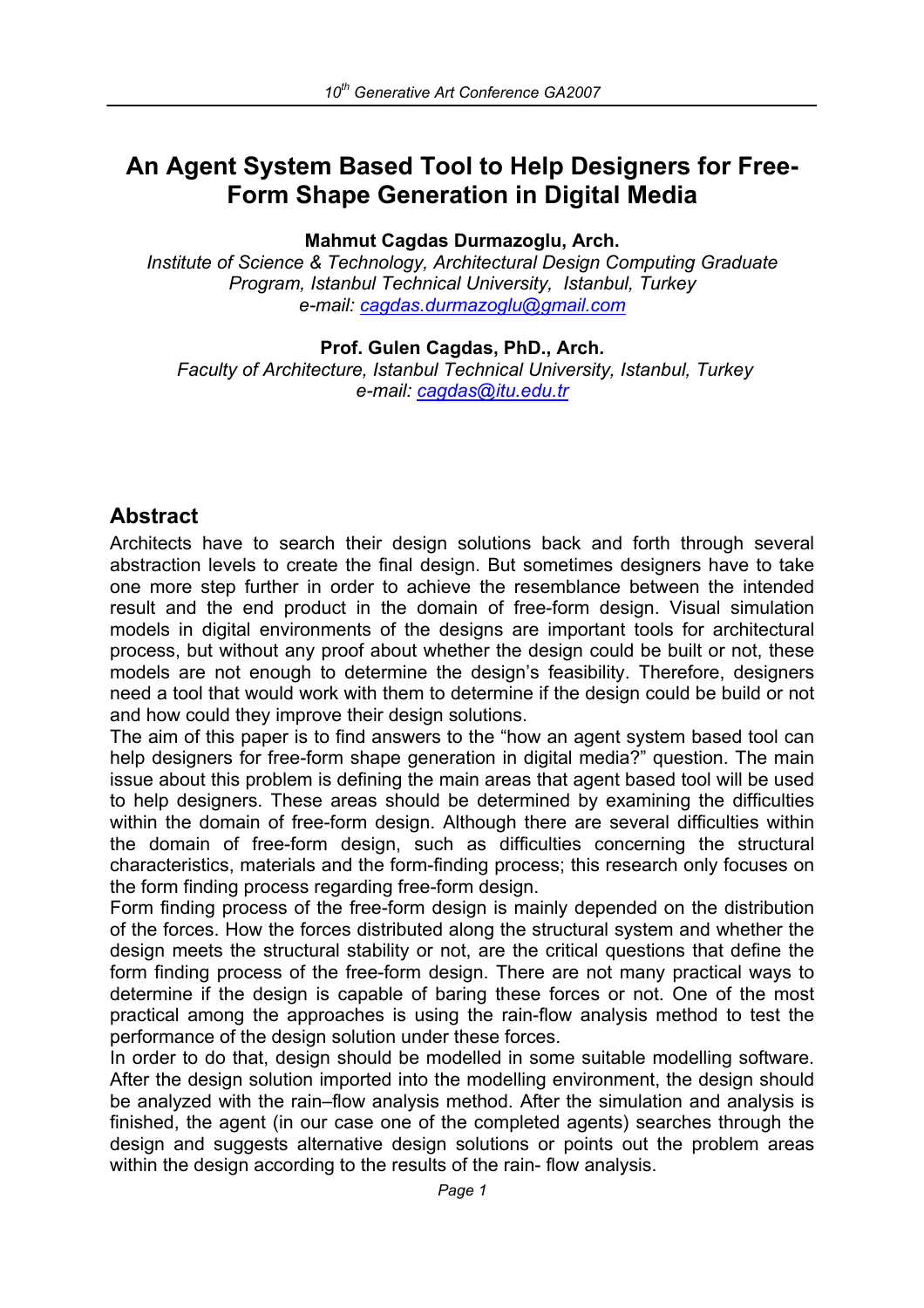Keywords: Agent systems; free-form shape generation; rain-flow analysis; simulation models; performance analysis.

### **1. Introduction**

We are not entirely unfamiliar with the use of computer as architects for a long time. Architecture and industrial design firms have been using computers aided design programs for more than a decade and that technology is advancing aggressively since then. However unconventional use of dynamic modelling software and animation applications in architecture and industrial design is a rather recent event compared to the time we spent using computers just for their drafting abilities.

Architects like Ben Van Berkel and designers like Karim Rashid have placed themselves in another plane, completely different from the rest of the practitioners with their novel choice of using software which was intended for making of special effects and computer game development in the first place, to represent their designs in unique ways beyond the potential of traditional CAD software. Computer has been taking a bigger part in the design profession because of its ability to enhance efficiency in the process and for its remarkable flexibility as an artistic instrument in design. We can see computers' growing effect on architectural design with Greg Lynn's statement in which he has explicitly admitted this increasingly symbiotic relationship between designer and computer during an interview in 1998. Greg Lynn stated that "If it comes down to it, I would have to give the software 51 percent of the credit for the design of my buildings." [1].

Free-Form Architectural design could be mainly described by designs of different international design groups and firms like Gehry Partners, Asymptote, Decoi, Eisenman Architects, Greg Lynn Form, NOX, Mecanoo, UN Studio, Oosterhuis NL, VVKH Architects, Foreign Office Architects and many more. These firms have made remarkable contribution to the creation and illustration of the new architectural morphologies, different design strategies, documentation and explanation of the processes with their both constructed buildings and yet to be realized designs. After the construction of Gehry's 20th century Guggenheim Museum in Bilbao, there has been a tremendous change in the perception of architecture, it evolved into something completely unique by means of novel geometric and digital approaches in architectural design. Moreover, domain of free-form architecture has found its place and architectural form which was only produced digitally before, began to appear more frequently not just on the screen as impossible designs which would never be built, but also on built environment with the help of new computerized techniques that Guggenheim introduced.

Publications in the field are highlighting the principles, theories and methods concerning the subject on individual cases. They provide a solid foundation for the up and coming design content and have a large impact on the design theory. Nonetheless there is not enough number of researches about dynamics of the design process of free-form architecture and its limitations. Any designer who has limited or no knowledge about the limitations which gives the design artefact its final shape, like limitations about material, structure etc., bound to spend considerable amount of time while deciding the form of the building and might have to compromise some elements that are crucial in the context of their design just to make their design feasible to realized. Therefore, exploring the possible limitations concerning this emerging field and developing a tool to help designers to successfully solve problems that occur because of these limitations and optimize the design is crucial and the focus point of this research.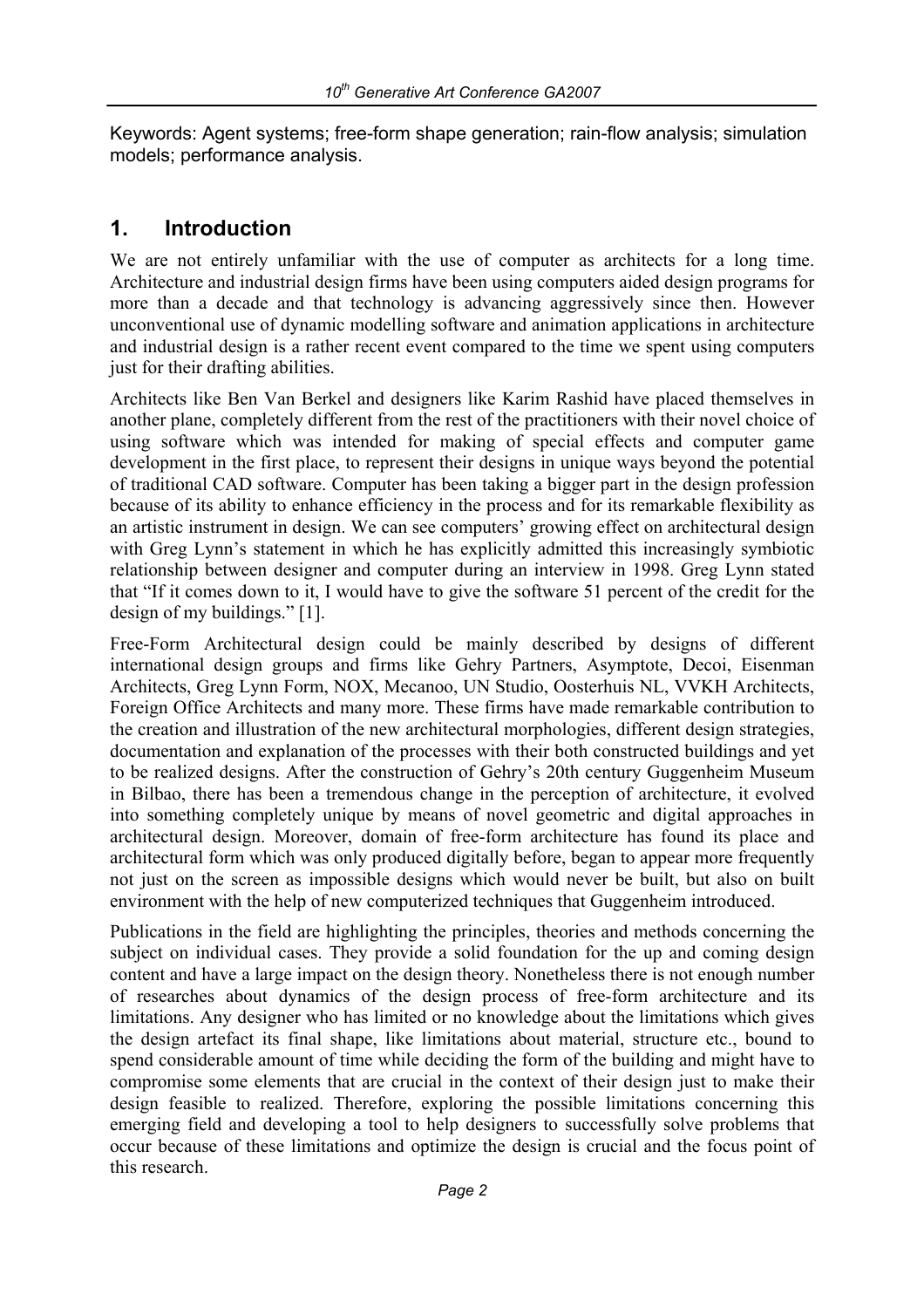The main motivation to start this research has been to develop a model and a prearranged framework, which is capable of outlining the knowledge about the design and production phases, and some difficulties in this domain. The reason behind developing such a framework is to have it as a foundation of the future work related to the design tool we propose. By successfully and clearly outlining and describing the problems in the design process of the artefacts which belongs in the free-form design domain, making necessary additions to the existing design tool in the future would be possible and a lot less time consuming. Thus, we focused on pointing out the possible problem areas within free-form design domain while developing the tool capable of dealing with at least one of these difficulties. This research aims to be the next step of this exiting evolution and try to set out the principles of the design tool, which would act as a colleague to the designer by interacting him/her with the means of sharing of ideas and pointing out the problems.

In the research the main technique used to determine whether the geometry of the free-form design is feasible or not is the rain-flow analysis which is simulated in computer environment. Rain-flow analysis is used for searching the relationship of form and force in (irregular) curved surfaces. This idea was borrowed from a research made by Andrew Borgart, March de Leuw and Pierre Hoogenboom. Bogart, de Leuw and Hoogenboom stated that, "Like a rain flow loads will flow along curves with the steepest ascent on the shell surface to its supports."[2]. This hypothesis for the flow of forces in shell structures was used to determine the feasibility of the free-form surfaces according to three design flaws:

Loads on the free-edges

Bending moments

Drain curves (valleys)

### **2. Free-Form Design**

Architects have always been wanted to achieve to an aesthetic state, which can be explained by the irregular curves that used to describe free-form architecture and the unusual geometric approach, which was used in the process of producing these -almost liquid- forms, throughout the architectural history. This disposition can easily be seen in the examples of different architectural eras, such as; decorative, flowerlike forms of Art-Nouveau, nested/immersed style of Baroque architecture and the organic design repositories of twentieth century. In addition there is a new generation of architects, whom does not afraid of ever being tentative, emerged with not so different themes and forms that 1960's neo-avant-garde dealt with, almost thirty years after the generation of Archigram had introduced their unlimited capacity of imagination to the world of architecture with their walking cities and utopian environment scenarios [3].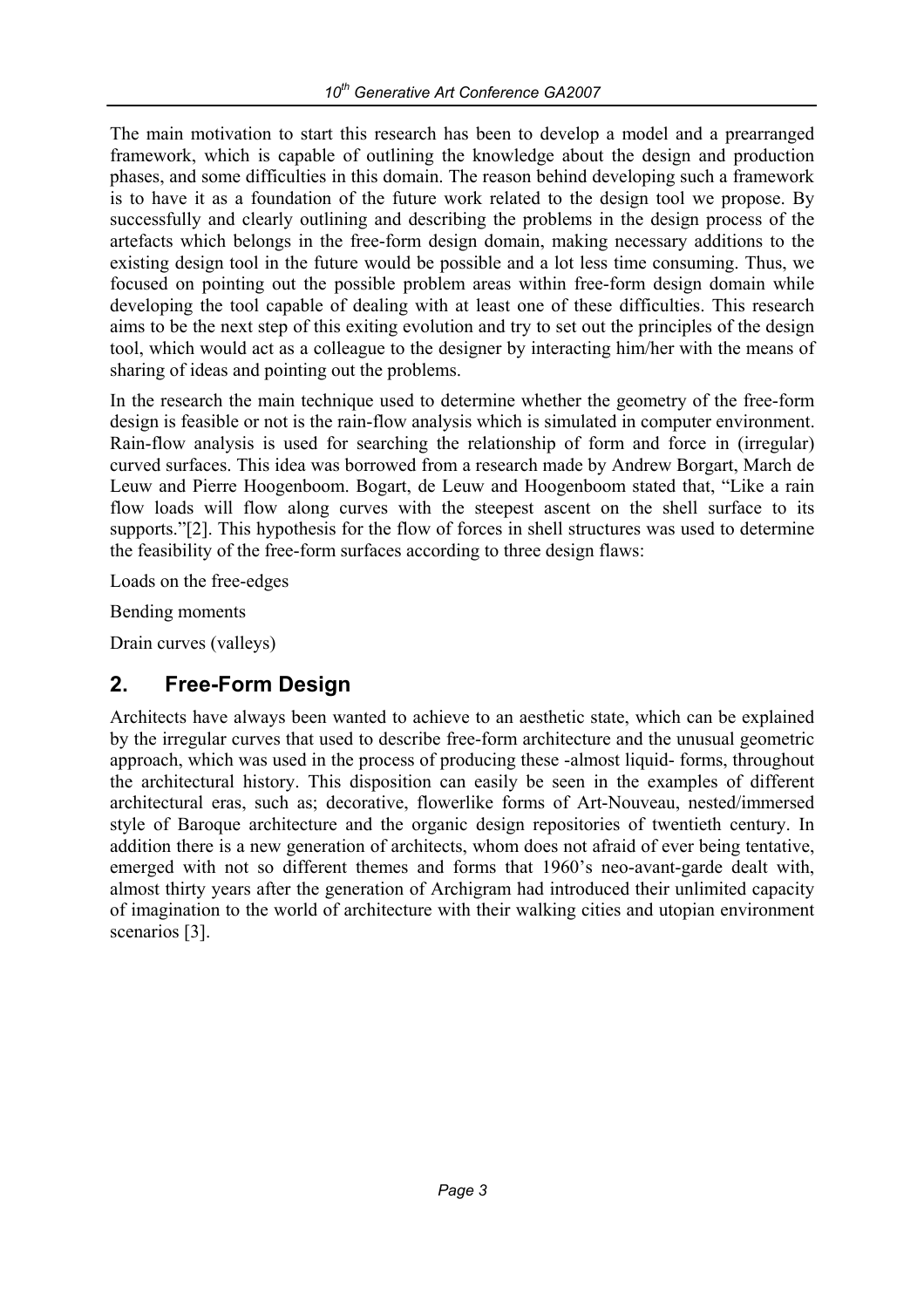By means of recent developments in the computers and their ascending use in architectural design, there have been serious innovations in the domain of architecture: digital free-form architecture had become seen frequently than ever before and the construction techniques have increasingly become products of computerized procedures with the benefit of recent use of digital computer technology. Nowadays computers are not just used as drawing tools like tsquare in the design process as they used to be, they have taken place in almost every phase of the construction process. They had found novel ways of usage in the design process concerning form, structure and planning. Computers can also assist the designers in construction phase. As a result of that most of the contemporary designs are computer generated or about to emerge as a result of the implementations of latest computer hardware and software. Nevertheless, architectural form has reached a fascinating state with the rising number of applications that computers have found in the design process with new techniques such as CAD (computer aided design), CAE (computer aided engineering), CAM (computer aided manufacturing) and CNC (computer numerical control). With the aid of computer animation software, designers can master complicated forms which consist of irregular curves that they ever dreamed of.

Working methods in designing free-form buildings can easily observed by examining the works of the pioneers in the domain. As common knowledge, Frank O. Gehry designs his shapes manually working on mock-ups of the buildings than produces a 3D model with the use of scanning the final shape with 3D scanner. On the other hand, Greg Lynn and some others entirely depend on software during the design process.

In our approach we propose "tool" – in the sense of a program component - consists of an agent system embedded within the software to analyze the feasibility of the form of the design.

## **3. Agent Systems**

Agent-based computing started in the 1970s, and in the last years the notion of agents has become important by their intensive usage in the internet applications, drawing ideas from Artificial Intelligence and Artificial Life. Although there is no universal definition of the term agent, in the context of computer science, agents can be defined as intentional systems operate independently and rationally, seeking to achieve goals by interacting with their environment [4]. Agents have goals and beliefs and execute actions based on those goals and beliefs [5]. These features set apart a rational agent from the computational agents that perform actions based on predefined events, like search agents on the web.

Agent systems mainly have a usage in the field of architecture as intertwined with the implementations of virtual worlds. When searching through the literature to find the documentations and examples of usage of the agent systems related to the architecture, one definitely came across the rich body of work about; agent approach to sharing and synchronising building model data among CAD and virtual world systems, agent models for 3D virtual worlds, design agents for 3D virtual worlds , situated agents, creativity in design, situated computing, multidisciplinary design in virtual worlds by mostly done by Mary Lou Maher[6-7], John S. Gero[8], M. Rosenman [9] and R. Sosa [10].

Another usage of agents in the architectural design is in the field of decision making. Designers use modelling and generative tools to produce a model of the designed artefact which other tools simulate the behaviour of the model within the same shared representation. Such design environments are typically described as multi-agent decision making environments.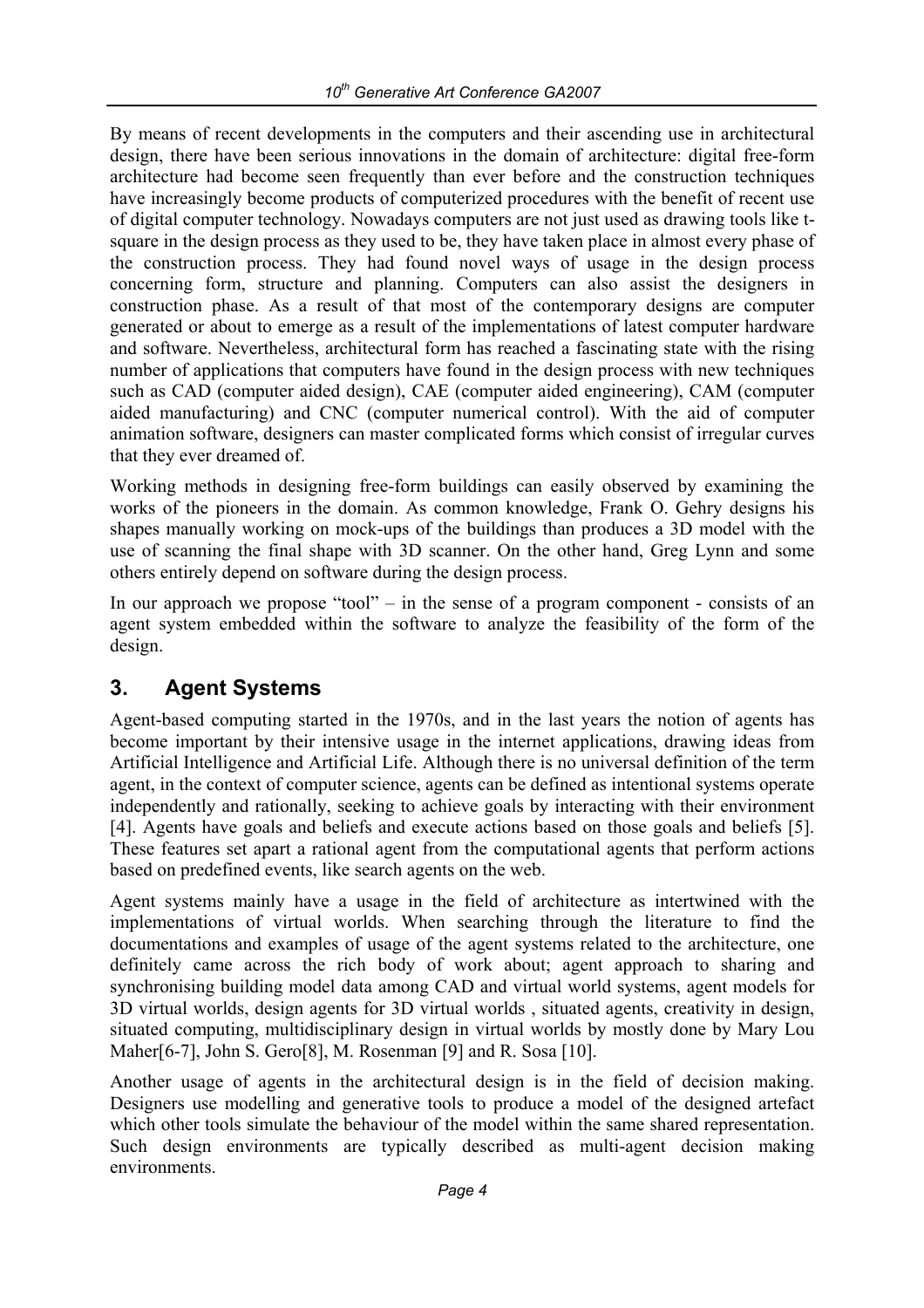Aly has investigated enhancements to the design of computational assistants in multi-agent design environments that use shared representation schemes. He proposed expanding the notion of agency to the design objects; these agents than interact with other agents in the execution of design tasks relating to the objects. This approach called objects-as-agents approach, where objects are selectively activated to participate in decision making sessions to execute tasks regarding their immediate design states [11].

An object-agent (OA) is a design object that is activated to perform tasks. In an OA-based design environment, domain applications are global problem solving nodes, OAs are local coordination and management nodes, and, collectively, the designer(s) act as a coordinator and final judge. The designer orchestrates this fine-grained agent environment through incremental interactions until the model arrives as an acceptable design state [12].

We share same the point of view with Krishnamurti and Aly regarding multi agent decision making environments. The agents we use in our tool have object-agent behaviours. They separately activated to perform certain tasks in the model; in the model we propose one of the object-agents only deals with the rain-flow analysis on the form and another one is responsible of the visualisation of these results.

### **4. DigiTool**

This research tries to explain "how an agent system based tool can help designers for freeform shape generation in digital media?" The main issue about "developing an agent based tool to help designers for free – form shape generation" is defining the main areas that agent based tool will be used to help designers. These areas should be determined by examining the difficulties within the domain of free – form design. Although there are several difficulties within the that domain, like difficulties concerning the structural characteristics, materials and the form – finding process, this research only focuses on the form – finding process .

The form finding process of the free - form design mainly depended on the distribution of the forces. How the forces distributed along the structural system and whether the design meets the structural requirements or not, are the questions that define the form finding process. There are not many practical ways to determine if the design capable of baring these forces or not. One of the approaches to determine whether the geometry of the free-form building is feasible or not, is using the rain flow analysis to test the building's performance under these forces. Rain-flow analysis is used for searching the relationship of form and force in (irregular) curved surfaces. The idea borrowed from a research made by Andrew Borgart, March de Leuw and Pierre Hoogenboom. Bogart, de Leuw and Hoogenboom stated, "Like a rain flow loads will flow along curves with the steepest ascent on the shell surface to its supports." [2]. This hypothesis for the flow of forces in shell structures was used to determine the feasibility of the free-form surfaces according to these three design flaws.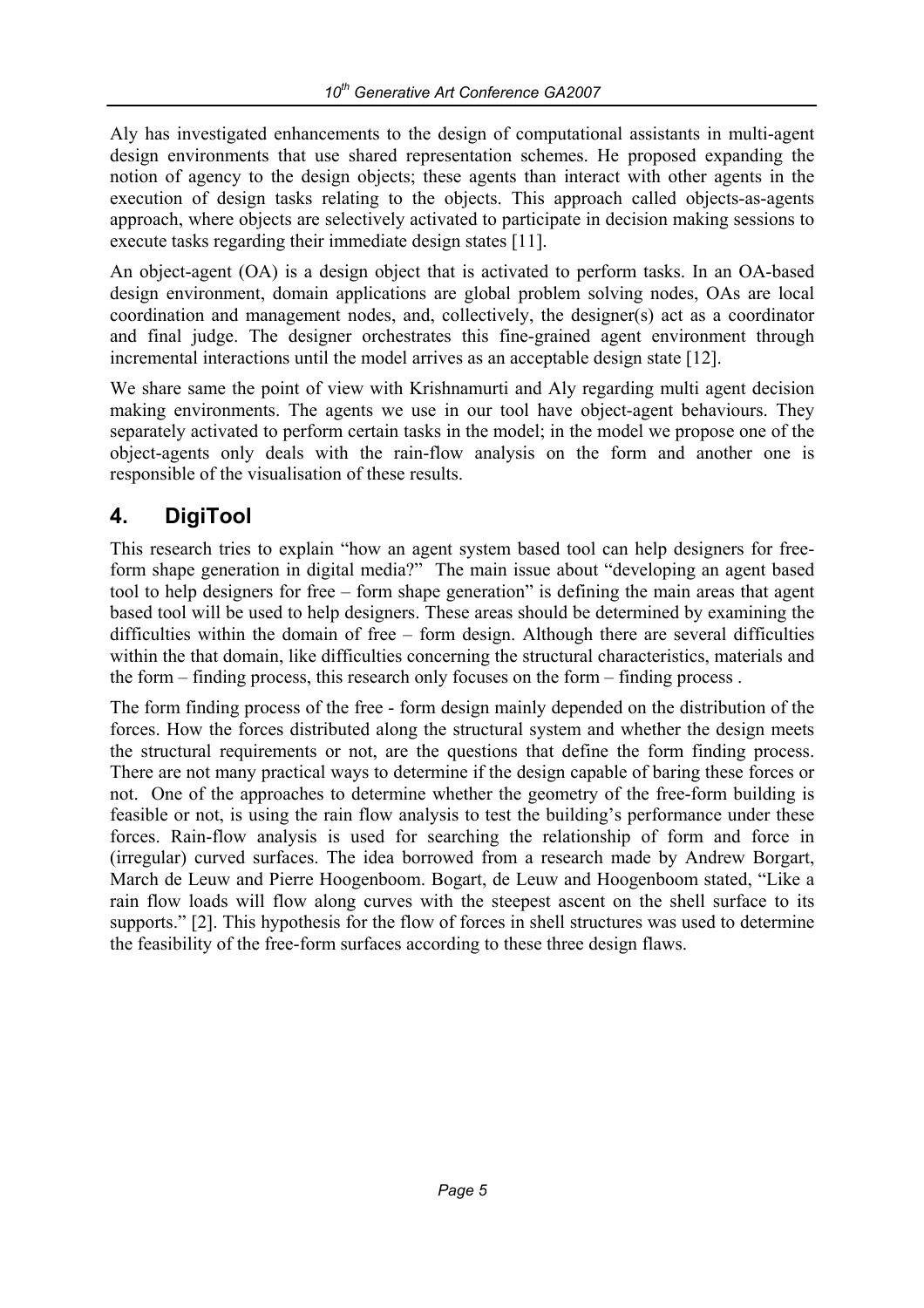One of the main objectives of this research is to develop an agent based tool to help designers in free – form shape generation which used the rain flow analysis to determine the feasibility of the form and suggest different design alternatives which meet the requirements or help designer to revise their design according to the these results. In order to do that, design should be modelled in some suitable modelling software. Designers could use any surface, which modelled in a compatible modelling program to run rain-flow analysis. After the import or modelling phase, original surface should be duplicated and placed above the initial surface to use as a source in which particles emit from. After defining the gravity and amount of resilience of the particles, particle type, line and tail widths which could be modified within the program in order to enhance the visibility of the particles during the simulation. These groundwork phases before the actual simulation could be taken a lot of time if someone tries to do it by hand. In order to control the whole simulation and the variables, a script that actually does all these actions is written. In the later versions of the tool, designer would be able to change some of the key parameters with a user interface. After the simulation / analysis is finished, the agent (in our case one of the completed agents) searches through the modelled form and suggests design alternatives or points out the problem areas of the design according to the results of the rain flow analysis (Fig.1.).



**Fig 1. Workflow diagram of the tool.**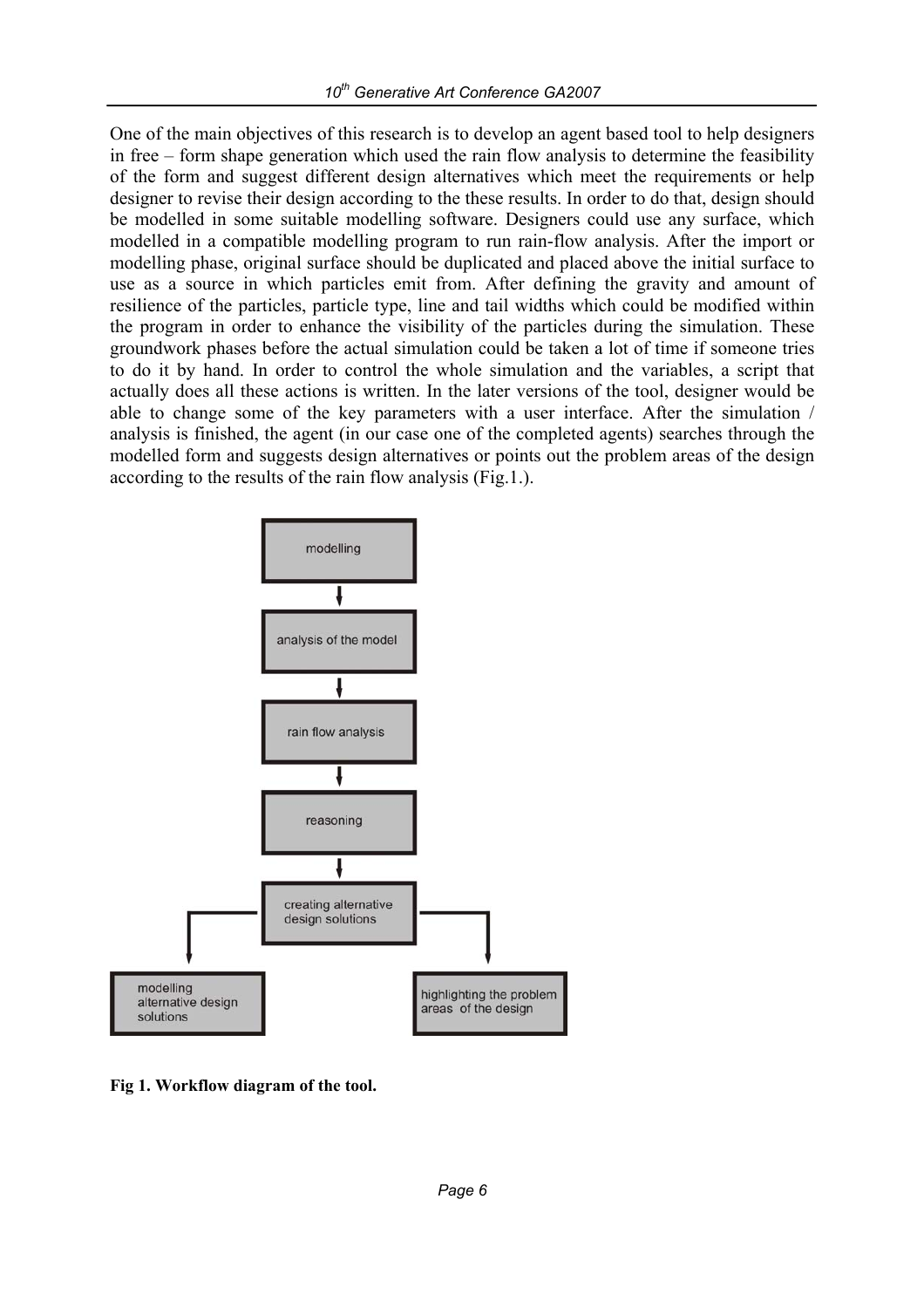Different types of agents considered to develop at the later parts of the research. All of these agents would be planned to be act as an individual tool that helps designer to develop their design in the domain of free – form design. Each agent would be specialized in the different problem domains. These agents differ from each other by their behaviour types. Analysing agents analyse the model before the rain flow analysis and recognize the objects in the model by their attributes, and names. Some kind of standardization in modelling process should be made in order to analysis agents could work properly (using predefined colours and names for some objects in the model). Reasoning agents work on creating alternative design solutions according to the results of the rain flow analysis (these results could be made understandable for agents by using colour). They could define the problem areas of the design and reasoning about how these problems should be solved. Suggestive agents could help designers by suggesting alternative design solutions according to the result of analysis. Modelling agents could help designers by visualising the alternative design solutions, that reasoning agents provide, based on the initial design. Computation agents could help the designer by converting their initial surface element into the means of parametric design and providing alternative surface component solutions based on the material of the component or the shape of the component. One or two agents with various behaviour types planned to be developed for during the research.

In order to test the tools reliability, some selected building examples tested out according to previously mentioned design flaws regarding to free-form surfaces.

### **4.1 Case studies**

Eero Saarinen's Kresge Auditorium in MIT campus is chosen as one of the case studies to test the reliability of the tool we proposed (Fig.2).The reason that we chose the Kresge Auditorium to be one of the examples that tool would be tested is that Kresge Auditorium is not considered as one of the successful examples of the shell structures. Because of its geometry the forces on the surface could not entirely distributed along the surface, and it resulted with the cracks on the surface. Because of these faults, Kresge Auditorium does not look like as it designed in the first place – thin white a concrete shell. Instead it was coated with lead panels to cover its concrete surface.

The Kresge auditorium defined by a thin shell structure, one eight of a square approximately height of 50 feet (15.24 meters) and divided by translucent glass walls so that only three points of the shell structure touches the ground [13].



**Fig.2 Retrieved from http://en.structurae.de**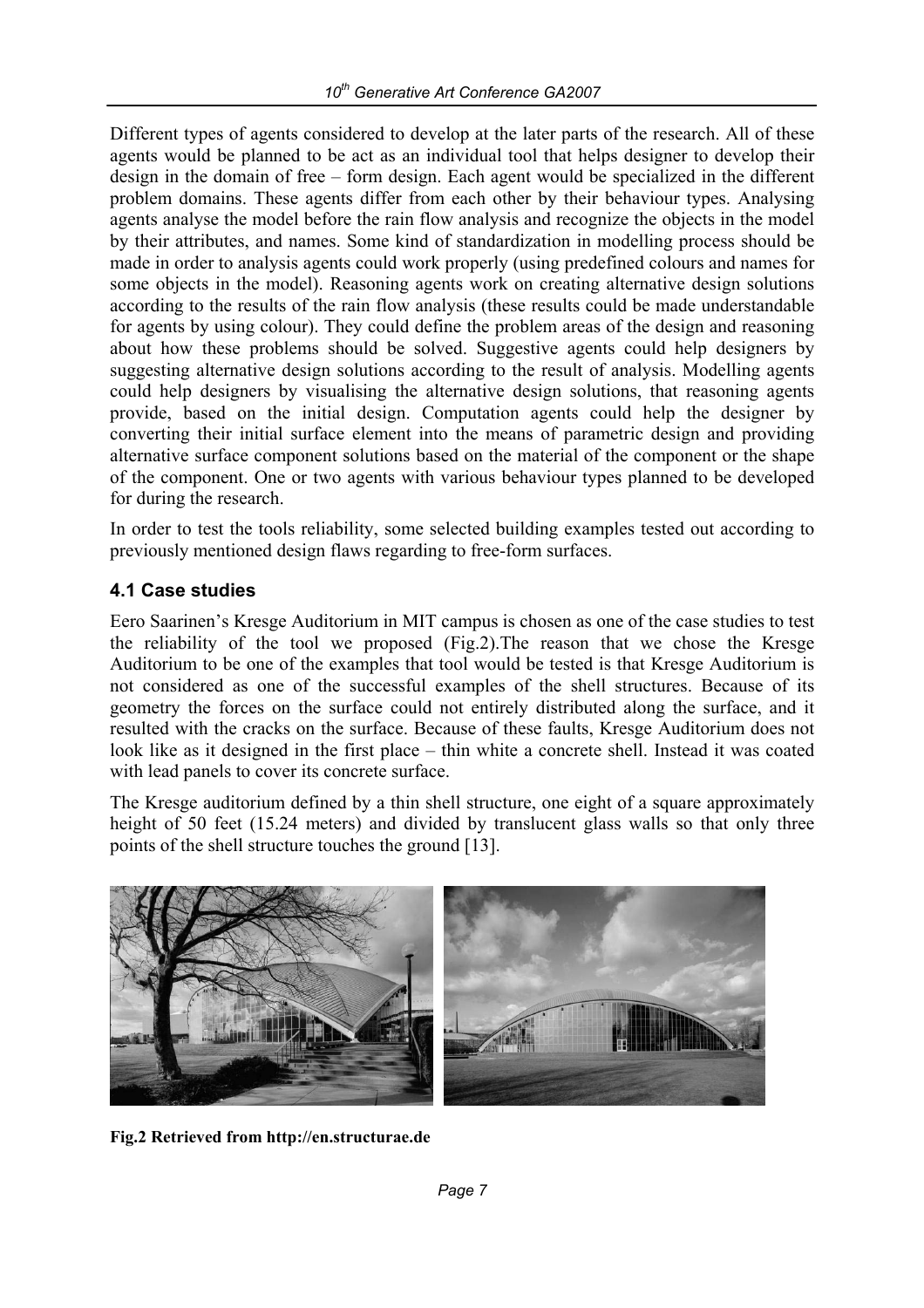Dimensions of the Kresge Auditorium are calculated by a mathematical equation (Fig.3). Then the auditorium is drawn in a drawing program to check these calculations (Fig.4).



 $R = H/2 + r^2/2H$ 

**Fig.3** 



#### **Fig.4**

Kresge Auditorium is modelled in modelling program after the completion of the drawing of the Kresge Auditorium in an architectural drawing program. The modelling of the auditorium is made by Boolean operations like substraction and intersection. At first step, a sphere with a 46 feet radius is created, then seven/eight of this sphere is cut and sliced away from the rest. Then three intersected cylinders created in order to have the shape of the auditorium. After each one of the cylinder's and one eight of the sphere's intersection is taken, the final shape of the Kresge Auditorium was completed in the modelling program (Fig 5-7).



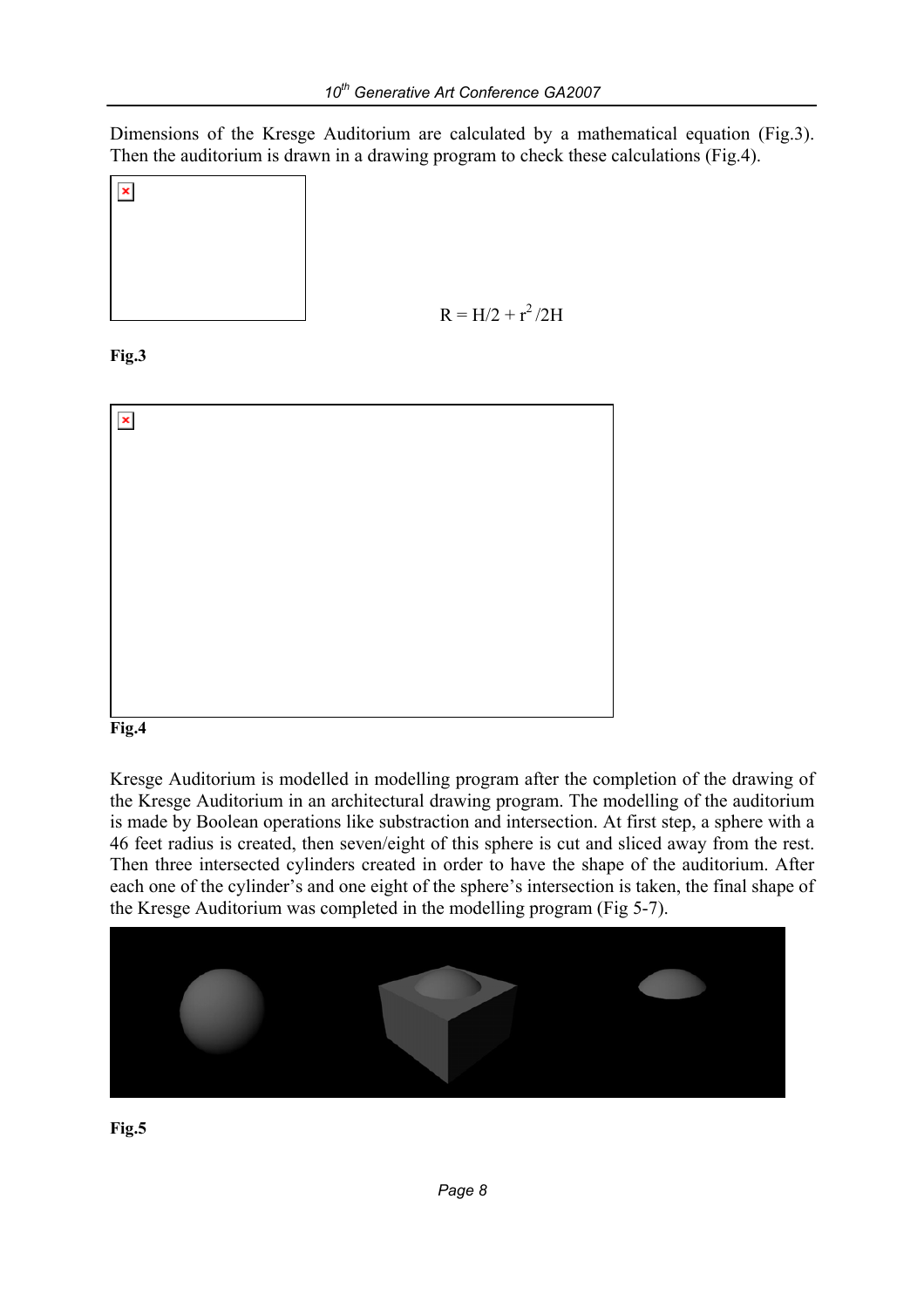

#### **Fig.7**

After Kresge Auditorium was transferred into the environment, rain-flow analysis was run with the model of the auditorium. Because of the scripting of the tool was in development process at the time, only the results of the rain-flow analysis could be presented (Fig.8).



#### **Fig.8**

The hypothesis has been tested on the Kresge Auditorium, and the flow of the forces on the surface can be as seen in the results of the rain-flow analysis. On both left and the right sides of the surface, loads run through the edges instead of along the supports. This state leads to an undesirable position.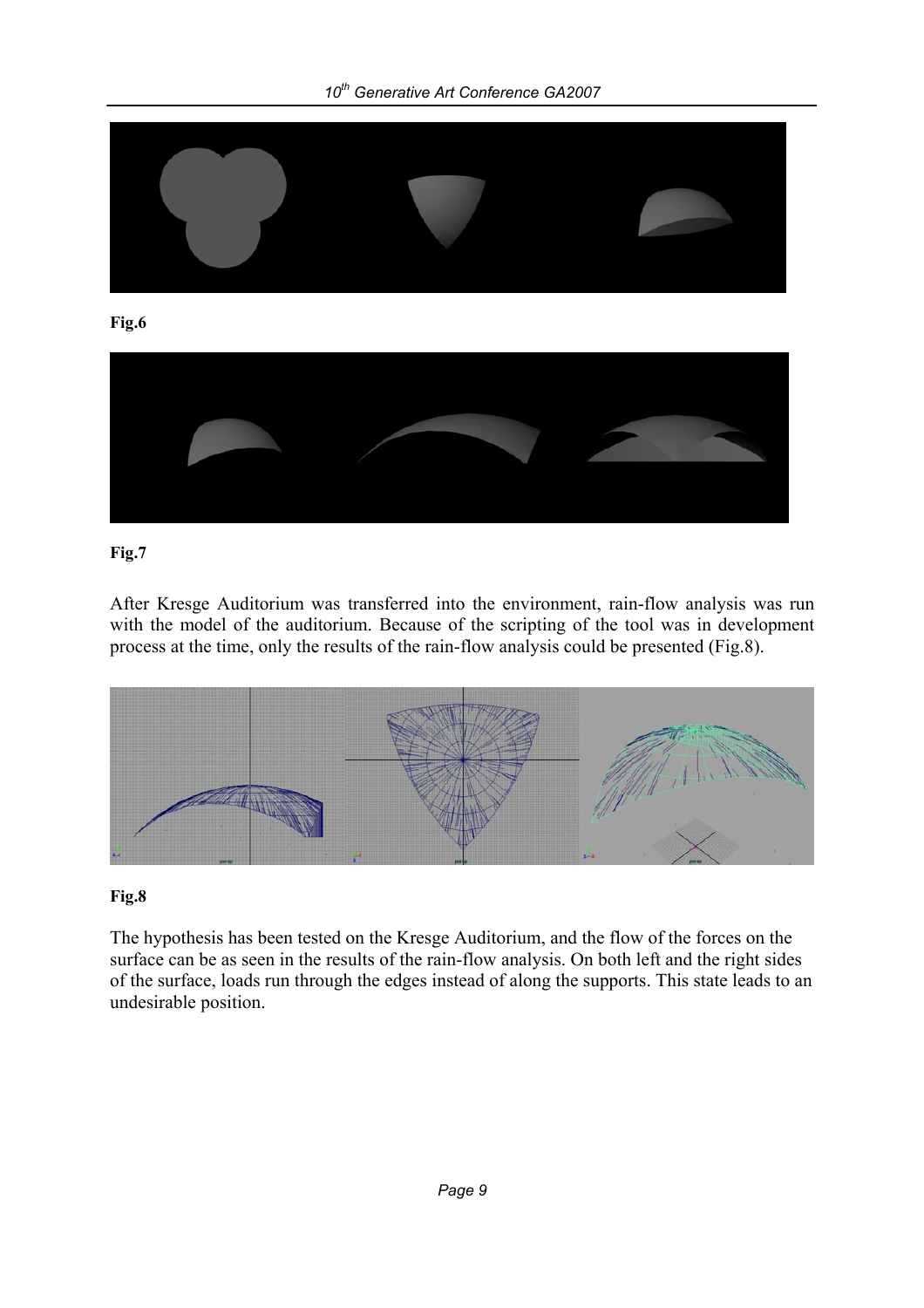## **5. Conclusions**

The digital tool we proposed in this paper shows how an agent system based tool can help designers for free-form shape generation in digital media. Results of this research can result in a novel way to determine the feasibility of the form of the free-form architectural designs. We suggest that with carefully describing and documenting the difficulties regarding the design stage of free-form designs like structural characteristics, material and form finding related issues; the core elements of free-form design, which play a great part in altering the design, can be captured so that we can examine and identify alternative design solutions regarding our design repository within the domain of free-form design. In the future, we aim to develop other agents which would deal with other issues related to the design process of free-form architectural designs; like analysing the form according to the choice of materials or computing the optimal size of the divisions on the surface. This way the tool would gives us a clear and through insight regarding designs.

### **Acknowledgements**

We would like to acknowledge Hakan Tong for his valuable contributions as a joint thesis advisor with Gulen Cagdas. We also would like to acknowledge Andrew Borgart and Rudi Stouffs from Delft University of Technology for their generous support and guidance for the development of this model and for being my mentors during my exchange period in TU Delft.

## **References**

- [1]Stille, Alexander, (July/August 1998). Invisible Cities, Lingua Franca, 40-48 Retrieved October,2007 from the www http://www.jya.com/inci.htm
- [2]Borgart, A., de Leuw, M., Hoogenboom, P., (2005). The relationship of form and force in (irregular) curved surfaces, Proceedings of the 5th International Conference on Computation of Shell and Spatial Structures.
- [3]Zellner, P. (ed.) (1999). Hybrid Space: New Forms in Digital Architecture, Thames and Hudson, London.
- [4]Wooldridge, M. and Jennings, N. R. (1995). Intelligent agents: Theory and Practice, Knowledge Engineering Review 10(2): 115-152
- [5]Wooldridge, M.,( 2000). Reasoning About Rational Agents, MIT Press, Cambridge, MA.
- [6] Maher, M.L., Smith, G. and Gero, J.S. (2003). Design Agents in 3D Virtual Worlds, in R Sun (ed), IJCAI03 Workshop on Cognitive Modeling of Agents and Multi-Agent Interaction, IJCAI, Acapulco. pp 92-100.
- [7] Maher, M.L. and Merrick, L. (2005). Agent Models for Dynamic 3D Virtual Worlds, in T. Kunii, S.H. Soon, and A. Sourin (eds) CYBERWORLDS 2005, California: IEEE, pp 27-34.
- [8] Saunders, Rob and Gero, John S. (2001). Designing for Interest and Novelty. Motivating Design Agents, Proceedings of the Ninth International Conference on